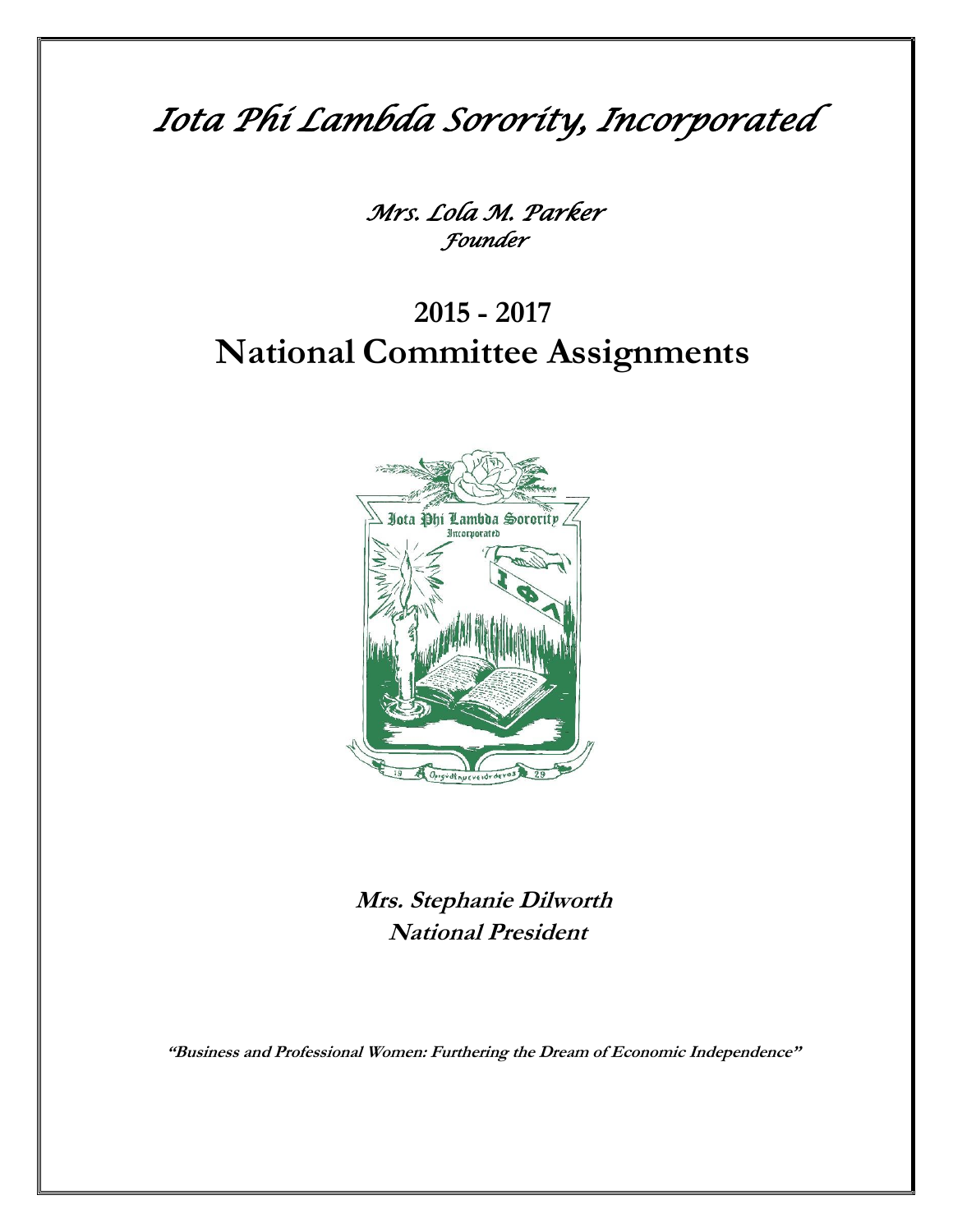## **NATIONAL EXECUTIVE BOARD NATIONAL OFFICERS 2015-2017**

# **Mrs. Stephanie Dilworth – Gamma Tau**

National President 962 Fuller Avenue St. Paul, MN 55104 (651) 646-5938 (H) (612) 360-5423 (C) (612) 625-3700 (Fax) **[Stephanie.iota@gmail.com](mailto:Stephanie.iota@gmail.com)**

# **Ms. Dorothy White – Alpha**

National President Elect 12215 S. Racine Avenue Chicago, IL 60643 (773) 821-8337 (H) **[Dorothy4iota@gmail.com](mailto:Dwhite2go@yahoo.com)**

# **Ms. Wendy B. Jacques – Epsilon Tau**

National Recording Secretary 641 Nora Lane DeSoto, Texas 75115 (972) 274-3533 (H) **[Wendyb.iota@gmail.com](mailto:Wendyb.iota@gmail.com)**

# **Mrs. Bessie M. Jowers – Alpha Xi**

National Treasurer 1701 Penwood Drive Knoxville, TN 37922 (865) 694-8105 (H) **[iotabmj@aol.com](mailto:iotabmj@aol.com)**

# **National Executive Director**

## **Ms. Vonetta Martin – Gamma**

1325 G Street, NW Suite #500 Washington, DC 20005 (202) 462-4682 (HQs) (202) 234-4682 (Fax) **[iotahq1@gmail.com](mailto:iotahq1@gmail.com) executive.director@iota1929.org**

## **Dr. Doris A. Graham – Alpha Zeta**

Central Regional Director 4415 Fairfield Ave. St. Louis, MO 63134 (314) 429-1695 (H) (314) 429-1695 (Fax) **[dorisakadolly@yahoo.com](mailto:dorisakadolly@yahoo.com)**

# **Ms. Mary L. Harley – Epsilon Zeta**

Eastern Regional Director P.O. Box 10423 St. Thomas, VI 00801 (340) 776-3964 (H) **[iotamaryez80@gmail.com](mailto:iotamaryez80@gmail.com)**

## **Ms. Myrtle Y. Smith – Gamma Nu**

Far Western Regional Director P.O. Box 282863 San Francisco, CA 94128-2863 (650) 872-3313 (H) **[mysmithiota@outlook.com](mailto:mysmithiota@outlook.com)**

# **Ms. Denise Brandon – Rho**

Southern Regional Director 1507 Lantern Place Durham, NC 27707 (919) 596-7402 (H) (919) 596-7402 (Fax) **[Iotadrbsr@gmail.com](mailto:Iotadrbsr@gmail.com)**

## **Mrs. Linda Cannon – Alpha Kappa**

Southwestern Regional Director 7702 Charlesmont Houston, Texas 77016 (713) 633-1468 (H) **[hoganlinda@prodigy.net](mailto:hoganlinda@prodigy.net)**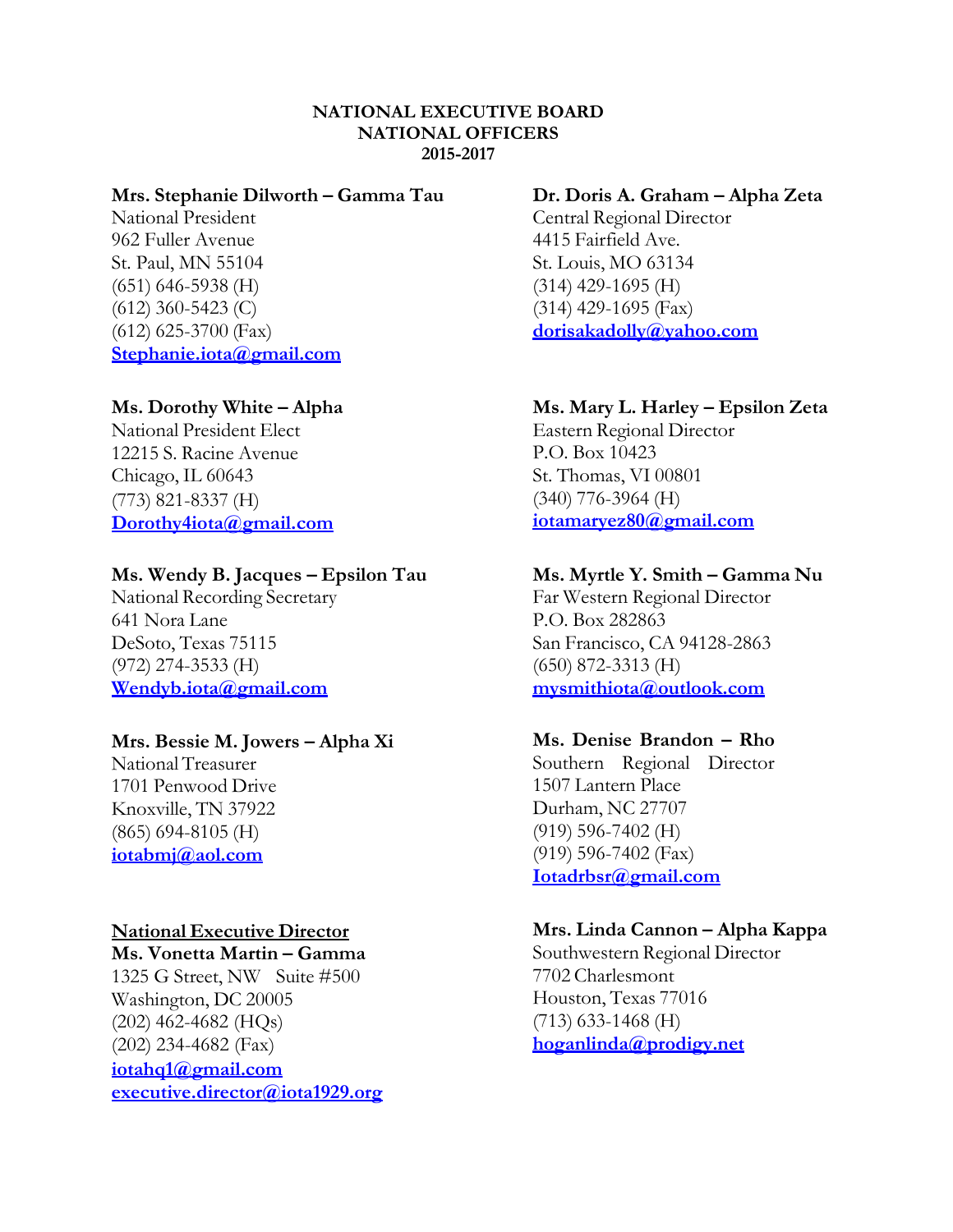# **WHITE ROSE QUEENS**

## PAST NATIONAL PRESIDENTS

#### **Mrs. Lola Mercedes Parker, Founder**

1929 - 1946 (Omega Alpha)

|                              |                | Dr. Priscilla D. Thomas     | Nu           |
|------------------------------|----------------|-----------------------------|--------------|
| Mrs. Alice P. Allen          | Omega          | 1727 Chester Street         | $10 - 26$    |
| 1946 - 1950                  | Alpha Eta      | Savannah, GA 31401          |              |
|                              |                | 912 236-0459                |              |
| Mrs. Jeanne Scott Rhodes     | Omega          | 1987 - 1989                 |              |
| $1950 - 1954$                | P <sub>i</sub> |                             |              |
|                              |                | Dr. E. Grace Payne          | Omega        |
|                              |                | $1989 - 1991$               | Gamma Mu     |
| Mrs. Marion H. Jackson       | Omega          |                             |              |
| 1954 - 1958                  | Gamma          |                             |              |
|                              |                | Mrs. Dorethea N. Hornbuckle | Omega        |
| Mrs. Florence M. Hill        | Omega          | $1991 - 1995$               | Psi          |
| 1958 - 1962                  | Beta Omicron   |                             |              |
|                              |                | Mrs. Marcella L. Morrison   | Alpha Lambda |
| Dr. Ossie Ware Mitchell      | Omega          | 1462 West 113th Place       | $07-19$      |
| $1962 - 1966$                | Alpha Eta      | Chicago, IL 60643           |              |
|                              |                | 773-445-0315                |              |
| Mrs. Mahalia S. Evans        | Omega          | DDE58@aol.com               |              |
| 1966 - 1969                  | Alpha          | 1995 - 1999                 |              |
|                              |                |                             |              |
| Mrs. Bessie Coston           | Omega          | Mrs. Lillian F. Parker      | Alpha Kappa  |
|                              |                |                             |              |
| $1969 - 1973$                | Alpha Nu       | 3819 Luca Street            | $09-16$      |
|                              |                | Houston, TX 77021           |              |
| Ms. Lucille Reynolds         | Omega          | 713-748-8436 H              |              |
| 1973 - 1977                  | Alpha Phi      | 713-748-2796 Fax            |              |
|                              |                | 1fp72@aol.com               |              |
| Dr. Fredda Whiterspoon       | Omega          | 1999 - 2003                 |              |
| 1977 - 1981                  | Alpha Zeta     |                             |              |
|                              |                | Mrs. Charlotte M. Maull     | Alpha Chi    |
| Mrs. Clarice E. Brown        | Omega          | 914 Shoal Creek Trail       | $06-18$      |
| 1981 - 1983                  | Alpha Beta     | Chesapeake, VA 23320        |              |
|                              |                | 757-436-5991 H              |              |
| Dr. Evelyn Sears Peevy       | Alpha Chi      | 757-549-4658 Fax            |              |
| 5313 Halter Lane             | $02 - 16$      | Queen191@cox.net            |              |
| Norfolk, VA 23502            |                | $2003 - 2007$               |              |
| 804 461-2390                 |                |                             |              |
|                              |                |                             |              |
| 1983 - 1985                  |                | Dr. Doris Browning Austin,  | Kappa        |
|                              |                | 8512 Stevenswood Road       | $10 - 05$    |
| Mrs. Billie O. Glover-Morris | Epsilon Mu     | Baltimore, MD 21244         |              |
| 503 Patterson Street         | $08 - 25$      | 410-922-5571 H              |              |
| Tuskegee Institute, AL 36088 |                | 410-922-2634 Fax            |              |
| 334 727-5210                 |                | doraustin@comcast.net       |              |
| billiemorris@bellsouth.net   |                | iotaturtle07@aol.com        |              |
| 1985 - 1987                  |                | 2007-2011                   |              |
|                              |                |                             |              |
|                              |                | Ms. Phyllis Shumate         | Rho          |
|                              |                | 106 Shalimar Drive          | $09-13$      |
|                              |                | Durham, NC 27713            |              |
|                              |                | 919-484-4147                |              |
|                              |                | pshumate@aol.com            |              |
|                              |                | $2011 - 2015$               |              |
|                              |                |                             |              |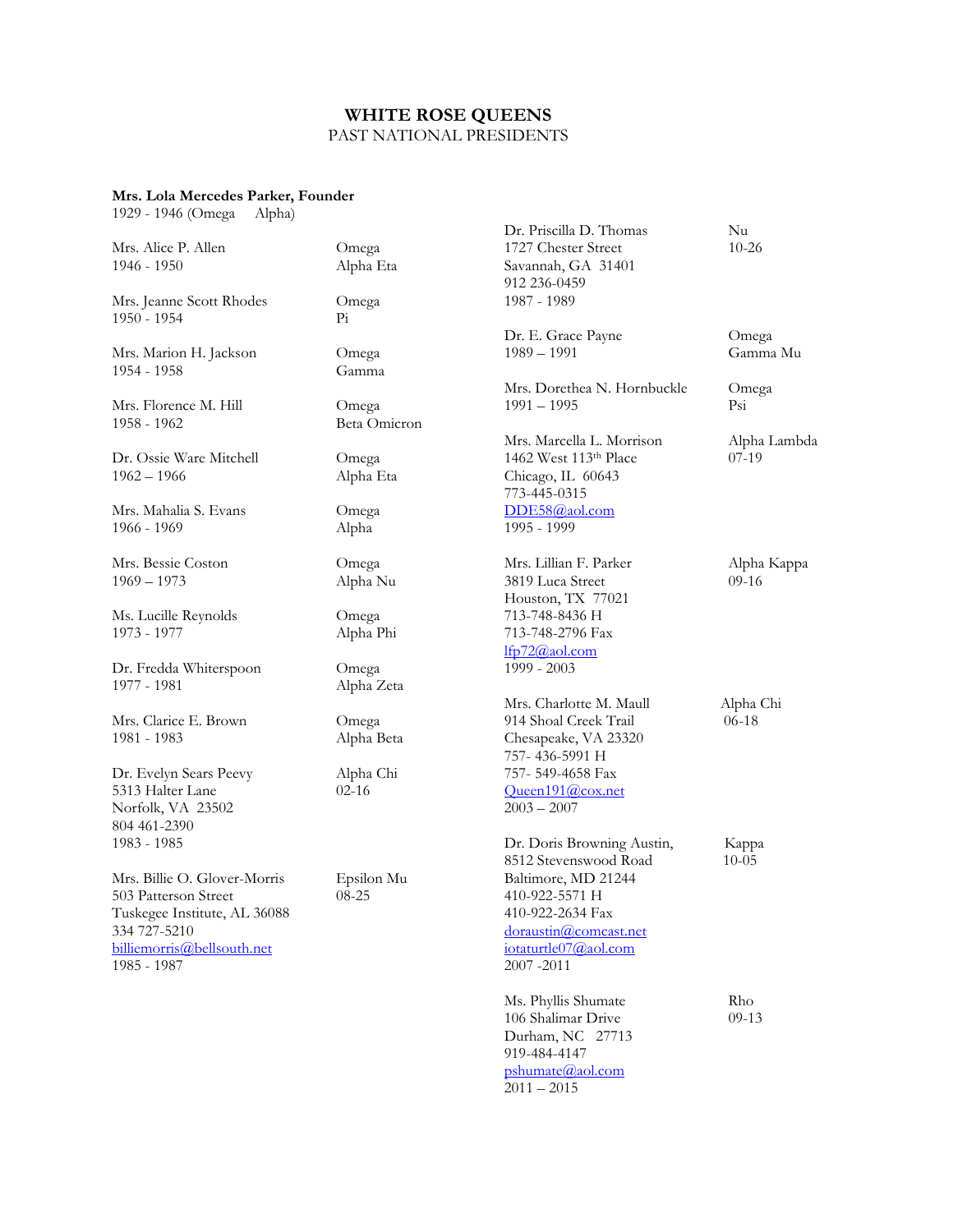## **NATIONAL STANDING COMMITTEES COORDINATOR Stephanie Dilworth – NATIONAL PRESIDENT**

# **NATIONAL STANDING COMMITTEES**

#### BUDGET COMMITTEE

| <b>CHR</b>   | Monique Williams 2402 W. 117 <sup>th</sup> Street Hawthorne, CA 90250  | Gamma Mu    | 323-383-7651 |
|--------------|------------------------------------------------------------------------|-------------|--------------|
|              | Msmoniquewilliams@gmail.com                                            |             |              |
| C            | Vanetta Cobbs 9855 Monarch Drive Moline Acres, MO 63136                | Alpha Zeta  | 314-869-5665 |
|              | Vanetta.cobbs@sbcglobal.net                                            |             |              |
| F            | Denise Filien 295 Maple Street 5E Brooklyn, NY 11225                   | Gamma       | 347-234-2226 |
|              | lotabkphinest2@gmail.com                                               |             |              |
| <b>FW</b>    | Shirley Edmondson 2402 W. 117 <sup>Th</sup> Street Hawthorne, CA 90250 | Gamma Mu    | 323-777-4572 |
|              | sawedmondson@gmail.com                                                 |             |              |
| <sub>S</sub> | Janice Green 5980 Canaan Wood Dr Atlanta, 30331                        | Delta       | 404-349-3396 |
|              | Jrg1923@bellsouth.net                                                  |             |              |
| <b>SW</b>    | Katrina Martin Stevens 940 Sylvan Creek Drive Lewisville, TX 75067     | Epsilon Tau | 469-235-2261 |
|              | katrinamartin@sbcglobal.net                                            |             |              |

#### BYLAWS COMMITTEE

| <b>CHR</b>   | Daphne Hornbuckle 411 S. Willomet Ave. Dallas, TX 75208                        | Psi           | 469-831-8500 |
|--------------|--------------------------------------------------------------------------------|---------------|--------------|
|              | president@iota-psi.org                                                         |               |              |
| C            | Mary Watkins 3221 West 184 <sup>th</sup> Street Homewood, Il 60430             | Alpha Beta    | 708-957-7237 |
|              | Marywatkins3221@comcast.net                                                    |               |              |
| F            | Betty Wilson-Jones 8025 Hillrise Court, Elkridge, MD 23324                     | Kappa         | 410-984-9457 |
|              | Bwjclj3@verizon.net                                                            |               |              |
| <b>FW</b>    | Bellverie Ross P.O. Box 39267, Denver, CO 80239<br>Bellverie.ross@ucdenver.edu | Alpha Omicron | 303-371-7906 |
| <sub>S</sub> | Koren Saddler-Conrad 917 Laney Road Locust Grove, GA 30248                     | Delta         | 404-849-2007 |
|              | Kconrad_iota@yahoo.com                                                         |               |              |
| <b>SW</b>    | Rosetta Davis 6822 Sandswept Lane Houston, TX. 77086                           | Alpha Kappa   | 713-416-3620 |
|              | jijrose929@aol.com                                                             |               |              |

#### CAPITAL CAMPAIGN/ HEADQUARTERS FUND COMMITTEE

| <b>CHR</b>   | Nicole Gray 5938 Hunters Crest Road, Woodbridge, VA 22193<br>nicolegray@gmail.com                 | Gamma          | 703-835-4689 |
|--------------|---------------------------------------------------------------------------------------------------|----------------|--------------|
| $\mathsf{C}$ | Burnice Taylor 9000 E. Jefferson Detroit, MI 48214<br>burnitay@sbcglobal.net                      | Epsilon Lambda | 313-824-2516 |
| F            | S. Denise Carter- McCormick 3923 Friar Street Baltimore, MD 21208<br>recsecretary@iotagammadc.org | Gamma          | 410-521-2824 |
| <b>FW</b>    | Adrienne Anderson 1074 East 33rd Street, #G Oakland, CA 94610<br>Anderson.AdrienneM@gmail.com     | Gamma Nu       | 415-305-0144 |
| S            | Corliss Sellers 590 NW 91st St Apt 4 Miami, FL 33150                                              | Gamma Alpha    | 305-754-0757 |
|              | pavac@aol.com                                                                                     |                |              |
| <b>SW</b>    | Sharyl Butler 3306 Indian Summer Court Friendswood, TX 77546                                      | Beta Delta     | 281-453-8204 |
|              | butlerse@juno.com                                                                                 |                |              |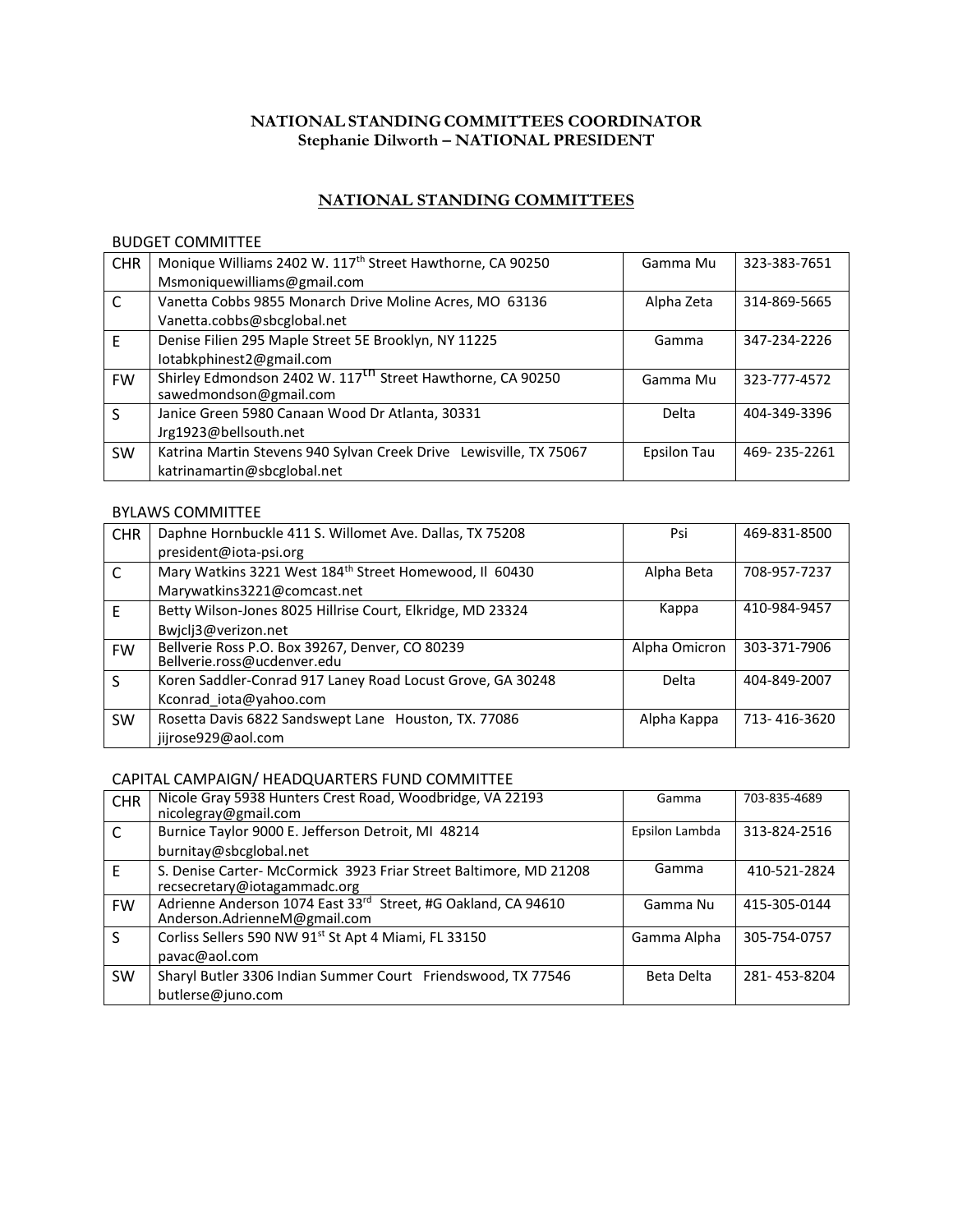## LEGISLATIVE COMMITTEE

| <b>CHR</b>   | Betty Wilson-Jones 8025 Hillrise Court, Elkridge, MD 23324 | Kappa                  | 410-984-9457 |
|--------------|------------------------------------------------------------|------------------------|--------------|
|              | Bwjclj3@verizon.net                                        |                        |              |
| C            | Juanita Stem 1304 E. 169th Street South Holland, IL 60473  | Alpha Tau              | 708-596-7375 |
|              | juanitastem@hotmail.com                                    |                        |              |
| E            | Sandra LaKay Biles 2036 Cecil Avenue, Baltimore, MD 21218  | Kappa                  | 443-220-2270 |
|              | lota112160@yahoo.com                                       |                        |              |
| <b>FW</b>    | Tanya Jimale P.O. BOX 3926778614 Seattle, WA 98178         | Beta Kappa             | 206-772-2935 |
|              | jimalet@jts-seattle.com                                    |                        |              |
| <sub>S</sub> | Patricia Griffin 1909 Chancler Rd McKenzie, AL 36456       | Beta Rho               | 334-376-0014 |
|              | iotasrpag@peoplepc.com                                     |                        |              |
| <b>SW</b>    | Arlington, TX 76096<br>Terresha Stevens P. O. Box 181894   | <b>Epsilon Omicron</b> | 817-915-6138 |
|              | terresha1@sbcglobal.net                                    |                        |              |

#### NOMINATING COMMITTEE

| <b>CHR</b>   | Erma Brathwaite-LaMotta 6846 Pomeroy Circle Orlando, FL 32810  | Epsilon Rho | 321-354-9464 |
|--------------|----------------------------------------------------------------|-------------|--------------|
|              | Erma.brathwaitelamotta@gmail.com                               |             |              |
| C            | Danette Allums 359 Paul Street, Bedford, OH 44146              | Epsilon     | 440-735-9081 |
|              | 4dallums81@gmail.com                                           |             |              |
| F            | Awanya Anglin- Brodie 4225 Dressage Ct. Randallstown, MD 21133 | Kappa       | 443-722-2706 |
|              | awanya@aol.com                                                 |             |              |
| <b>FW</b>    | Johnnie Evans 37 Santa Cruz Avenue, Daly City CA 94112         | Gamma Nu    | 650-994-0614 |
|              | Lievans4@aol.com                                               |             |              |
| <sub>S</sub> | Alice Lewis Hutchinson 306 S Washington Ave Mobile, AL 36603   | Beta Xi     | 334-312-6302 |
|              | lewisag@bellsouth.net                                          |             |              |
| <b>SW</b>    | Lana Samuel 3406 Chalfont Ct. Houston, TX 77066                | Beta Pi     | 713-205-3585 |
|              | brownsugar1946@yahoo.com                                       |             |              |

#### RECOMMENDATIONS COMMITTEE

| <b>CHR</b> | Kathy Chapman 3516 Manford Dr. Durham, NC 27707                            | <b>Rho</b>  | 919-489-8210 |
|------------|----------------------------------------------------------------------------|-------------|--------------|
|            | Kpchapman777@yahoo.com                                                     |             |              |
| C          | Naomi Kilpatrick 1208 E. 167 <sup>th</sup> Street, South Holland, IL 60473 | Alpha       | 708-596-5037 |
|            | nayru@sbcglobal.net                                                        |             |              |
| F          | Simone A. Francis 265 Halsey Street Ground Floor Brooklyn, NY 11216        | Omicron     | 718-344-0523 |
|            | Safrancis709@gmail.com                                                     |             |              |
| <b>FW</b>  | Carolyn Bell 1802 E. 122 Street, Los Angeles, CA 90059                     | Gamma Mu    | 310-537-7913 |
|            | Cmbiota@yahoo.com                                                          |             |              |
| S          | Jo Ann Jones 130 NE 128 <sup>th</sup> Terr Miami, FL 33161                 | Gamma Alpha | 305-688-8977 |
|            | Jazzyj1949@gmail.com                                                       |             |              |
| <b>SW</b>  | Rhonda Molett 1304 Cy Blackburn Circle Dallas, TX 75217                    | Psi         | 214-398-2986 |
|            | rkmolett@sbcglobal,net                                                     |             |              |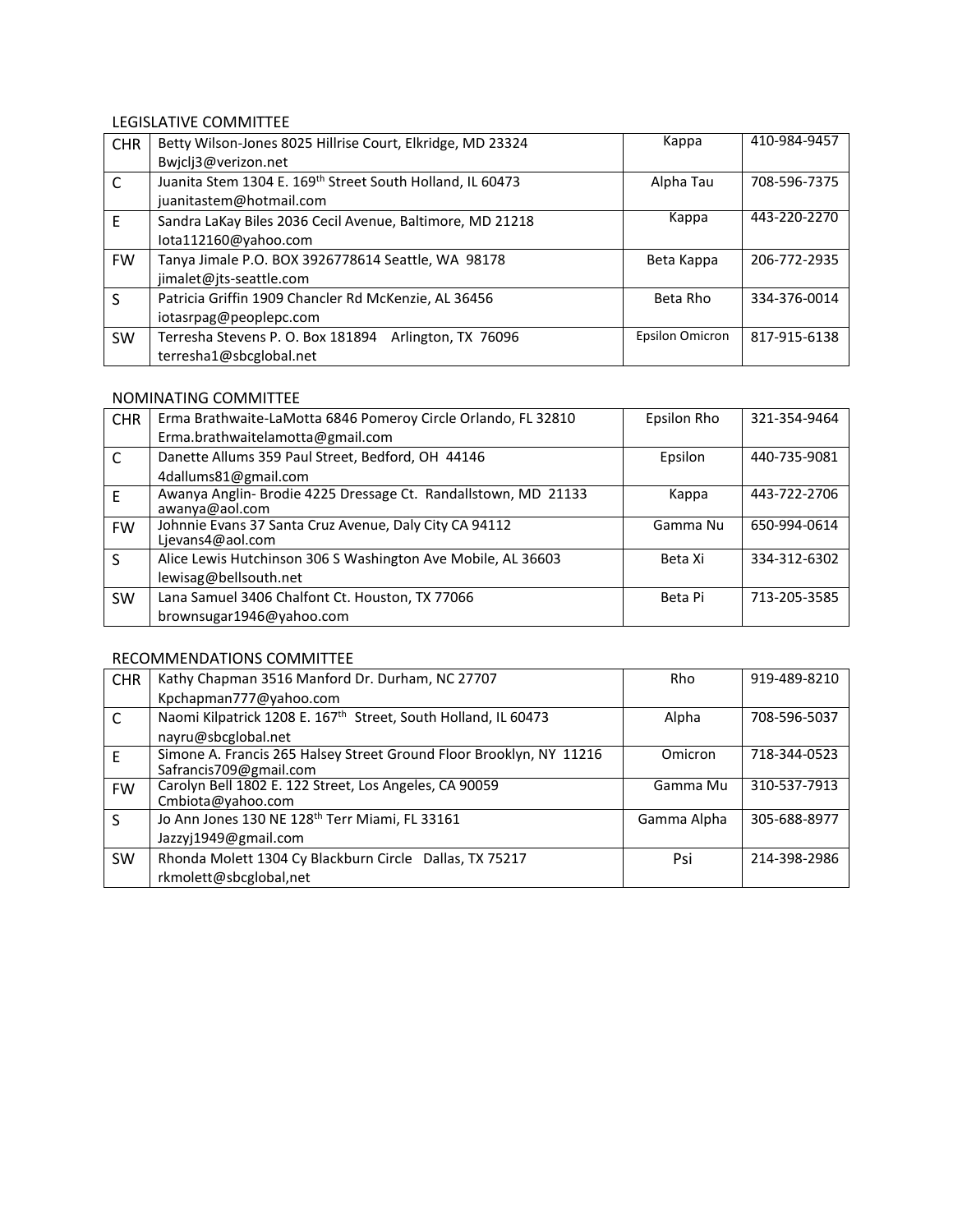## **REPRESENTATIVES TO AFFILIATE ORGANIZATIONS**

## CHILDREN'S DEFENSE FUND (CFD) COMMITTEE

| <b>CHR</b>   | Pamela Paige3981 Halldale Ave Los Angeles CA 90062                                 | Gamma Mu      | 323) 854-    |
|--------------|------------------------------------------------------------------------------------|---------------|--------------|
|              | Paige65@hotmail.com                                                                |               | 6277         |
| $\mathsf{C}$ | Charlene Nichols 4855 E. 94 <sup>th</sup> Street, Garfield Hts., OH 44105          | Epsilon       | 216-271-5465 |
|              | Nichoc070@yahoo.com                                                                |               |              |
| E            | Rochelle Holder 183 Branford Street, Hartford, CT 06112<br>Shellymusice925@aol.com | <b>Beta</b>   | 860-242-4380 |
| <b>FW</b>    | Nancy Williams 2278 W. Adams Bl. Apt #1, Los Angeles, CA 90018                     | Gamma Mu      | 323-386-1955 |
|              | Nancylw7@att.net                                                                   |               |              |
| S            | Samantha Jones 732 E 11 <sup>th</sup> Ave Mount Dora, FL 32757                     | Epsilon Rho   | 407-716-7416 |
|              | Sdjo03@gmail.com                                                                   |               |              |
| <b>SW</b>    | Lakeisha LeBlanc 3517 Wilmington Houston, Texas 77051                              | Epsilon Sigma | 281-636-2716 |
|              | branbrettbroc@aol.com                                                              |               |              |

## LEADERSHIP CONFERENCE ON CIVIL RIGHTS/BLACK WOMEN'S AGENDA (LCCR/BWA) COMMITTEE

| <b>CHR</b> | Vonetta Martin 9614 Tuckerman Street Latham, MD 20706         | Gamma       | 301-741-8523 |
|------------|---------------------------------------------------------------|-------------|--------------|
|            | executive.director@iota1929.org                               |             |              |
| C          | Linda Logan 12330 White Cap Lane Florissant, MO 63033         | Alpha Zeta  | 314-355-2084 |
|            | Logan.l@sbcglobal.net                                         |             |              |
| E          | Jean T. Pittman 7001 Irongate Drive N. Chesterfield, VA 23234 | Gamma Delta | 804-350-0552 |
|            | jeanpittman69@gmail.com                                       |             |              |
| <b>FW</b>  | Nakia Cooley 1235 Ashian Avenue, Fresno, CA 93704             | Gamma Eta   | 559-287-4853 |
|            | Cooley.nakia@yahoo.com                                        |             |              |
| S          | Phyllis Moore 4401 Sunset Rd Knoxville, TN 37914              | Alpha Xi    | 865-523-7624 |
|            | phyllismoore@tennessee.edu                                    |             |              |
| <b>SW</b>  | Debra Ganter 5701 Country Hills Drive Texarkana, AR 71854     | Epsilon Xi  | 903-306-8090 |
|            | meralovya@aol.com                                             |             |              |

# NATIONAL URBAN LEAGUE/UNITED NATIONS (NUL/UN) COMMITTEE

| <b>CHR</b>   | Deirdre Mitchell 609 Tulare St Fresno CA 93706                                       | Gamma Eta       | 559 473-7548 |
|--------------|--------------------------------------------------------------------------------------|-----------------|--------------|
|              | DLMitchell0330@gmail.com                                                             |                 |              |
| $\mathsf{C}$ | Deborah Jones 6063 Spring Lane, Matteson, IL 60443<br>Dvj6063@yahoo.com              | Alpha Beta      | 708-720-0332 |
| E            | Lisa Hinton 18 Staal Lane Lodi, NJ 07644<br>lisahinton20@gmail.com                   | Omicron         | 201-310-0786 |
| <b>FW</b>    | Violet Kemple 12455 Marble Way East Vale, CA 91752<br>vkemple@sbcglobal.net          | Gamma Mu        | 951-736-6008 |
| S            | Gussie Cherry 500C Cross Creek Rd Knoxville, TN 37923<br>gussiecherry@hotmail.com    | Alpha Xi        | 865-531-3425 |
| <b>SW</b>    | Carmen Charles 8517 Prairie Dawn Dr. Ft. Worth, TX. 76131<br>carmenkr821@hotmail.com | Epsilon Omicron | 318-564-4637 |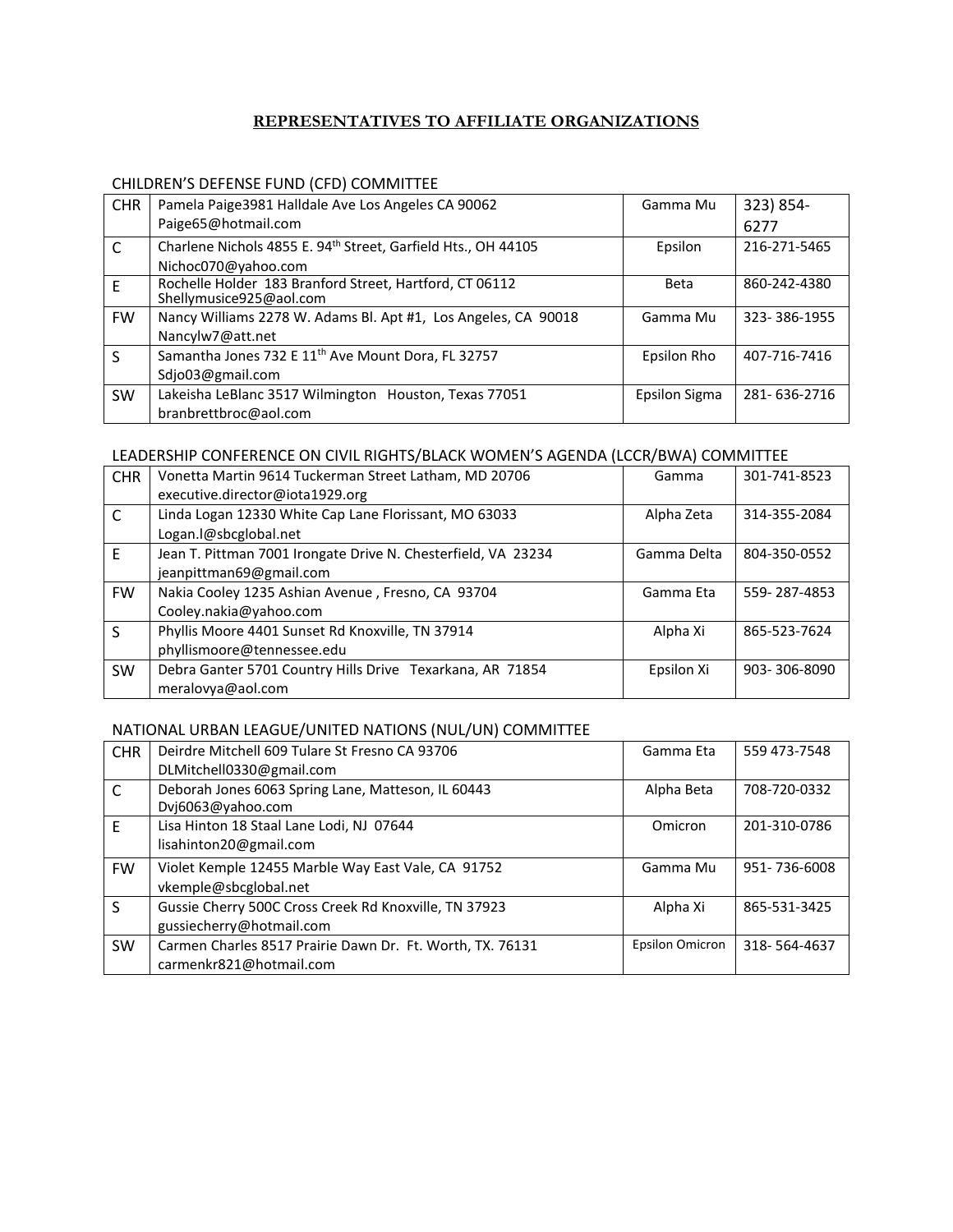# NATIONAL COUNCIL OF NEGRO WOMEN (NCNW) COMMITTEE

| <b>CHR</b>   | Montrose Cones P.O. Box 1345 Hampton, VA 23661                                            | Gamma Zeta | 202-285-1623 |
|--------------|-------------------------------------------------------------------------------------------|------------|--------------|
|              | mrcones@gmail.com                                                                         |            |              |
| C            | Sharon Kirby-White 8635 Harrison Street Merrillville, IN 46410<br>jazzyskw@att.net        | Alpha      | 708-646-4728 |
| F            | Tracy Cones-Renshaw 101 Beech Street Ft. Washington, MD 20744,<br>Afathersname1@gmail.com | Gamma Zeta | 571-218-8725 |
| <b>FW</b>    | Ardella Ikner 55 S. Albion St., Denver, CO 80207                                          | Beta Nu    | 303-355-4352 |
|              | ardellaikner@comcast.net                                                                  |            |              |
| <sub>S</sub> | Stephanie Anderson PO Box 20689 Savannah, GA 31404                                        | Nu         | 921-655-0852 |
|              | andersos@ savannahstate.edu                                                               |            |              |
| <b>SW</b>    | Brenda Sanders 6615 Glenrock Houston, TX. 77087                                           | Beta Pi    | 713-649-2677 |
|              | bjsanders70@excite.com                                                                    |            |              |

# NATIONAL ASSOCIATION FOR THE ADVANCEMENT OF COLORED PEOPLE (NAACP) COMMITTEE

| <b>CHR</b>   | Rose Wycoff 14619 Lea Valley Drive Houston, Texas 77049<br>rosiewycoff@ymail.com | Alpha Kappa            | 713 613-2200 |
|--------------|----------------------------------------------------------------------------------|------------------------|--------------|
| C            | Lisa Jackson 15642 S. Madison Dolton, IL 60419                                   | Alpha Lambda           | 708-841-7446 |
|              | Rakjack3@gmail.com                                                               |                        |              |
| E            | Joyce Balfour 31 Greenbriar Dr. Bloomfield, CT 06002                             | Beta                   | 860-242-3390 |
|              | joyce.balfour@att.net                                                            |                        |              |
| <b>FW</b>    | Emogene Singleton 1759 12th Avenue, San Francisco, CA 94122                      | Gamma Nu               | 415-661-3596 |
|              | Emosing@aol.com                                                                  |                        |              |
| <sub>S</sub> | Gennice Burch 617 Legends Dr. Montgomery, Al 36116                               | Beta Zeta              | 334-312-6302 |
|              | genniceburch@gmail.com                                                           |                        |              |
| <b>SW</b>    | Melaniece Slone 1341 Fieldstone Dr. DeSoto, TX. 75115                            | <b>Epsilon Omicron</b> | 214-704-0462 |
|              | melaniece@hotmail.com                                                            |                        |              |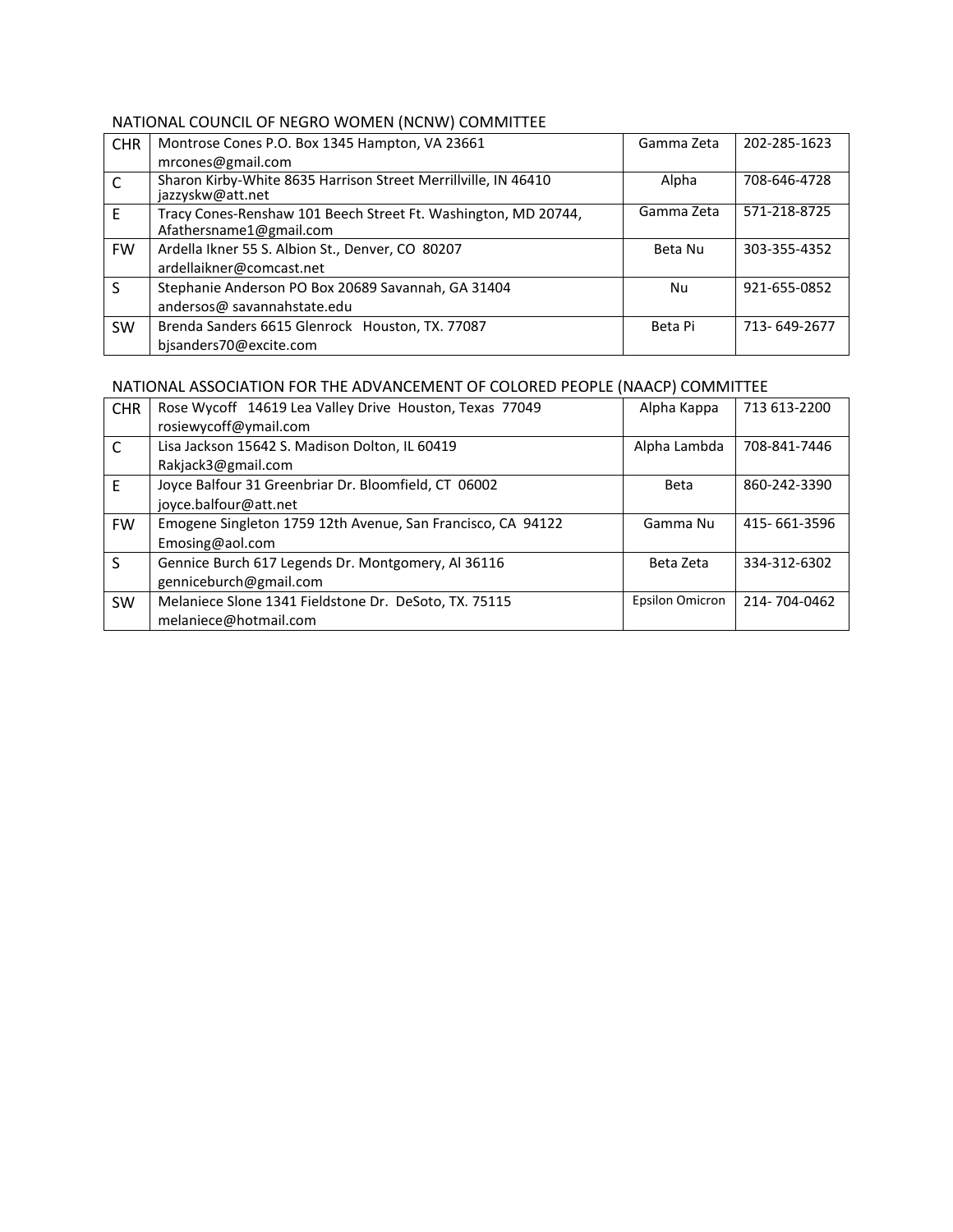#### **NATIONALPROGRAMS & PROJECTS COORDINATOR Dorothy White - NATIONAL PRESIDENT ELECT**

## **NATIONAL PROGRAMS & PROJECTS**

#### MAHALA S. EVANS AWARD (OUTSTANDING SOROR OF THE YEAR AWARD)

| <b>CHR</b>   | Talmadge Jacques 922 Stillmeadow Road Dallas, TX 75232                                | Psi         | 214-375-3577 |
|--------------|---------------------------------------------------------------------------------------|-------------|--------------|
|              | Tjacques19@aol.com                                                                    |             |              |
| $\mathsf{C}$ | Judy Fergerson-Shaw 4526 Eagle Estate, Drive, Florissant, MO 63034<br>Jshaw4U@aol.com | Alpha Zeta  | 314-707-9687 |
| E            | Cynthia Cheatham 2733 Beachmont Avenue, Norfolk, VA 23504<br>ccciota2004@cox.net      | Alpha Chi   | 757-623-7551 |
| <b>FW</b>    | Gloria Waddles-Perry 423 Desert Rock Dr. SW, Albuquerque, NM 87121                    | Beta Nu     | 505-688-5079 |
|              | wgloria851@aol.com                                                                    |             |              |
| S            | Kathy Chapman 3516 Manford Dr. Durham, NC 27707                                       | <b>Rho</b>  | 919-489-8210 |
|              | Kpchapman777@yahoo.com                                                                |             |              |
| <b>SW</b>    | Pauletta Hooper 5503 Cedar Hill Lane Houston, TX 77016                                | Alpha Kappa | 281-741-2757 |
|              | pmnh@comcast.net                                                                      |             |              |

#### LOLA M. PARKER AWARD (OUTSTANDING BUSINESSWOMAN OF THE YEAR AWARD)

| <b>CHR</b> | Vahnita Loud 7608 Santa Rosa Way Dallas, Texas 75241        | Psi         | 972-224-0023 |
|------------|-------------------------------------------------------------|-------------|--------------|
|            | vahnita.loud@sbcglobal.net                                  |             |              |
| C          | Jessica Brown-Edwards 9832 S. Greenwood, Chicago, IL 60628  | Alpha       | 713-526-0585 |
|            | Jbrown6637@gmail.com                                        |             |              |
| E          | Patricia Tunstall 5025 Briarclift Road, Baltimore, MD 21229 | Kappa       | 410-566-1077 |
|            | buszebee@aol.com                                            |             |              |
| <b>FW</b>  | Paula St. James Davis 1674 W. Wrenwood Av Fresno, CA 93711  | Gamma Eta   | 559-412-8512 |
|            | psstjames@yahoo.com                                         |             |              |
| S          | Jo Ann Jones 130 NE 128 <sup>th</sup> Terr Miami, FL 33161  | Gamma Alpha | 305-688-8977 |
|            | Jazzyj1949@gmail.com                                        |             |              |
| <b>SW</b>  | Evelyn Mosley 6252 Southcrest Dr. Shreveport, La. 71119     | Beta Psi    | 318 635-8952 |
|            | mosley4 99@msn.com                                          |             |              |

## TOYS U CAN'T RETURN

| <b>CHR</b> | Jennifer Sinkfield 4322 14 <sup>th</sup> Street, Washington, DC 20011<br>jennifersinkfield@gmail.com | Gamma       | 314-591-0929 |
|------------|------------------------------------------------------------------------------------------------------|-------------|--------------|
| C          | Cheryl Scott 1611 Merrill Street St. Paul, MN 55108                                                  | Gamma Tau   | 651-699-4243 |
|            | Scot0136@umn.edu                                                                                     |             |              |
| F          | Davaline Perry 715 Ray Avenue Chesapeake, VA 23320                                                   | Alpha Chi   | 757-228-5669 |
|            | davaline.perry@gmail.com                                                                             |             |              |
| <b>FW</b>  | Marinell Bolar 12333 Black Horse St., Mira Loma, CA 91752<br>marinellthrash@sbcglobal.net            | Gamma Mu    | 951-796-5244 |
| S          | Phyllis Moore 4401 Sunset Rd Knoxville, TN 37914                                                     | Alpha Xi    | 865-523-7624 |
|            | phyllismoore@tennessee.edu                                                                           |             |              |
| <b>SW</b>  | Seandra Naborne 5407 Oak Cove Dr. Houston, Texas 77091                                               | Alpha Kappa | 832-893-3106 |
|            | seancn@yahoo.com                                                                                     |             |              |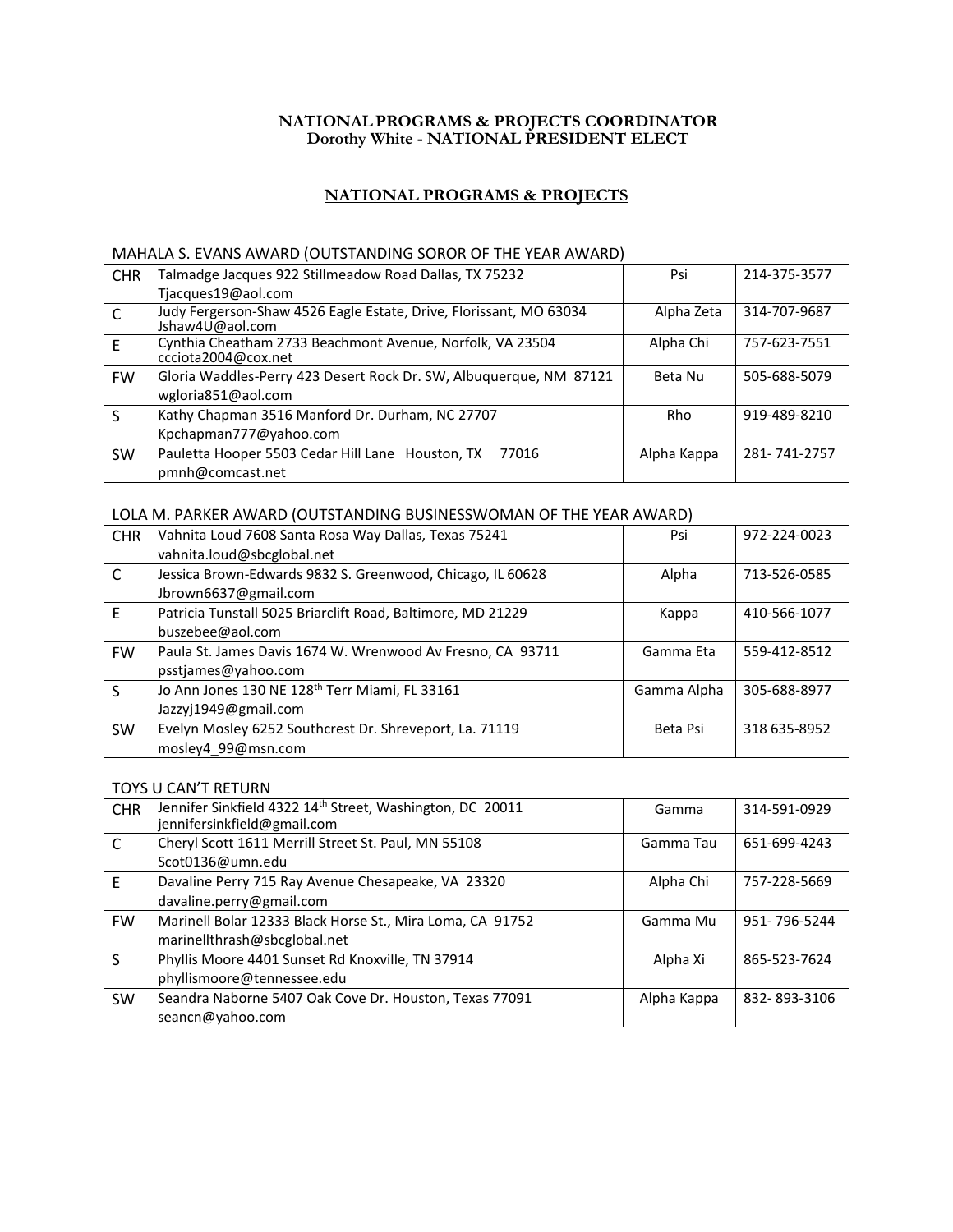## IOTA MOTHERS ASSISTANCE PROGRAM (IMAP)

| <b>CHR</b>   | Jennifer Sinkfield 4322 14th Street, Washington, DC 20011<br>jennifersinkfield@gmail.com | Gamma       | 314-591-0929 |
|--------------|------------------------------------------------------------------------------------------|-------------|--------------|
| C            | Cheryl Scott 1611 Merrill Street St. Paul, MN 55108<br>Scot0136@umn.edu                  | Gamma Tau   | 651-699-4243 |
| E            | C. Diane Bowser, Esq. 2208 Lloyd Drive Chesapeake, VA 23325<br>Carmeldb63@gmail.com      | Gamma Zeta  | 757-322-7415 |
| <b>FW</b>    | Marinell Bolar 12333 Black Horse St. Mira Loma, CA 91752<br>marinellthrash@sbcglobal.net | Gamma Mu    | 951-796-5244 |
| <sub>S</sub> | Phyllis Moore 4401 Sunset Rd Knoxville, TN 37914<br>phyllismoore@tennessee.edu           | Alpha Xi    | 865-523-7624 |
| <b>SW</b>    | Tanya Brooks 1348 Fieldstone DeSoto, TX. 75115<br>tanyaebrooks@yahoo.com                 | Epsilon Tau | 469-371-6632 |

#### CAREER EXPLORATION/TUTORIAL/ASSAULT ON ILLITERACY

| <b>CHR</b>   | Jessica Brown-Edwards 9832 S. Greenwood, Chicago, IL 60628<br>Jbrown6637@gmail.com                | Alpha        | 713-526-0585 |
|--------------|---------------------------------------------------------------------------------------------------|--------------|--------------|
| C            | Barbara Reed 3111 Eads Ave. St. Louis, MO 63104<br>Brkr6926@sbcglobal.net                         | Alpha Zeta   | 314-773-3591 |
| F            | Tisean Hendricks P. O. Box 7684 St. Thomas, VI 00801<br>tisean001@msn.com                         | Epsilon Zeta | 410-419-1304 |
| <b>FW</b>    | Mari Turner 3652 Burgan Fresno, CA 93757<br>marri turner@yahoo.com                                | Gamma Eta    | 559-250-8171 |
| <sub>S</sub> | Erma Brathwaite-LaMotta 6846 Pomeroy Circle Orlando, FL 32810<br>Erma.brathwaitelamotta@gmail.com | Epsilon Rho  | 321-354-9464 |
| <b>SW</b>    | Marion Godine 21315 Sage Flowers Humble, Texas 77338<br>mcgodine@yahoo.com                        | Alpha Kappa  | 832-723-8101 |

# HEALTH ISSUES/COMMUNITY OUTREACH

| <b>CHR</b>   | Brenda Jackson-Napier 1131 Larkspur Drive Richardson, TX 75081                  | Psi         | 214-674-4807 |
|--------------|---------------------------------------------------------------------------------|-------------|--------------|
|              | brendajacknapier@sbcglobal.net                                                  |             |              |
| C            | Deborah Mayfield 6808 S. Crandon, Chicago, IL 60649<br>dmayfield.iota@gmail.com | Alpha       | 773-697-2594 |
| F            | Audrey Douglas-Cooke P.O. Box 442 Norfolk, VA 23501<br>ccinco@aol.com           | Alpha Chi   | 757-575-4350 |
| <b>FW</b>    | Marianne GreenBurks 5882 N. Leafwood Ave, Fresno, CA 93723                      | Gamma Eta   | 559-271-7318 |
|              | kirkus2@yahoo.com                                                               |             |              |
| <sub>S</sub> | Brenda Lee 595 W Church St #227 Orlando, FL 32805                               | Epsilon Rho | 407-538-4741 |
|              | Brendanurse06@yahoo.com                                                         |             |              |
| <b>SW</b>    | Tonya Sawyer McGee P. O. Box 718 Lancaster, TX. 75146                           | Epsilon Tau | 214-422-0947 |
|              | blessing2be@yahoo.com                                                           |             |              |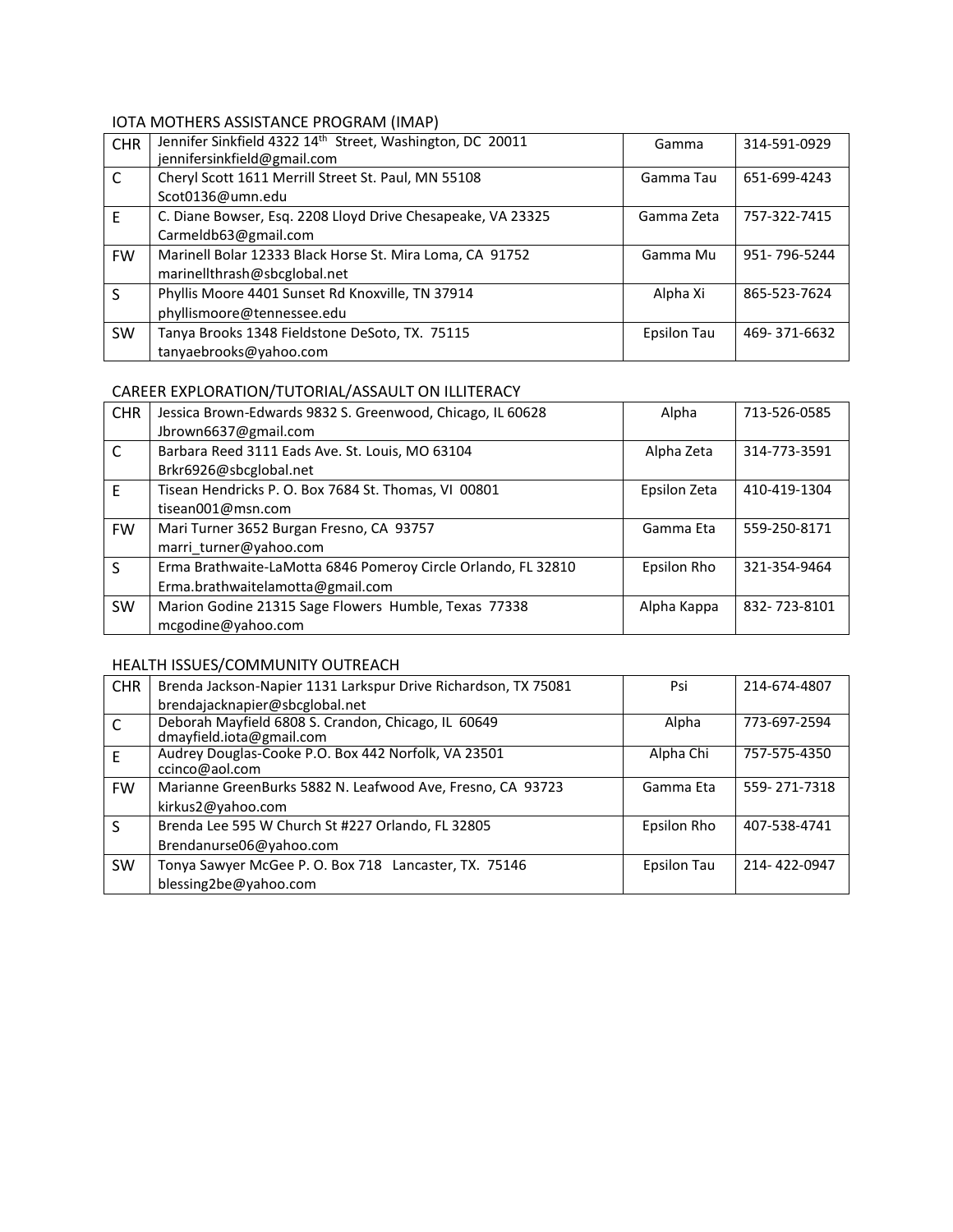#### **MEMBERSHIP and RECRUITMENT (GRADUATE and UNDERGRADUATE AFFAIRS) CATALOGING OF IOTA WOMEN/BLACK WOMEN ENTREPRENEURS**

| C         | Doris A. Graham 4415 Fairfield Avenue, St. Louis, MO 63134                          | Alpha Zeta   | 314-429-1695 |
|-----------|-------------------------------------------------------------------------------------|--------------|--------------|
|           | dorisakadolly@yahoo.com                                                             |              |              |
|           | Mary L. Harley P.O. Box 10423, St Thomas, VI 00801<br>lotamaryez80@gmail.com        | Epsilon Zeta | 340-776-3964 |
| <b>FW</b> | Myrtle Y. Smith P.O. Box 282863, San Francisco, CA 94128<br>mysmithiota@outlook.com | Gamma Nu     | 650-872-3313 |
|           | Denise Brandon 1507 Lantern Place Durham, NC 27707                                  | Rho          | 919-596-7402 |
|           | iotadrbsr@gmail.com                                                                 |              |              |
| <b>SW</b> | Linda Cannon 7702 Charlesmont, Houston, TX 77016                                    | Alpha Kappa  | 713-633-1468 |
|           | hoganlinda@prodigy.net                                                              |              |              |

## **SPECIAL TASK FORCES**

#### LONG RANGE PLANNING

| <b>CHR</b>   | Evelyn Hallman 1813 Brandau St Knoxville, TN 37921         | Alpha Xi   | 865-637-2494 |
|--------------|------------------------------------------------------------|------------|--------------|
|              | ehallman1813@comcast.net                                   |            |              |
| $\mathsf{C}$ | Jessica Halbert 12952 S. May Street Calumet Park, IL 60827 | Alpha Beta | 708-934-1893 |
|              | Yaya0403@sbcglobal.net                                     |            |              |
| E            | Angela Homer 14125 Parker Farm Way Silver Spring, MD 20906 | Gamma      | 301-875-8150 |
|              | lota7of9@gmail.com                                         |            |              |
| <b>FW</b>    | Tarez Henderson 383 East Centerview, Carson, CA 90746      | Gamma Mu   | 310-800-2576 |
|              | tarezhenderson@yahoo.com                                   |            |              |
| $\mathsf{S}$ | Barbara H. Carter 6531 Thea Lane U14 Columbus, GA 31907    | Beta Zeta  | 706-569-9326 |
|              | larbarcar23@hotmail.com                                    |            |              |
| <b>SW</b>    | Rita Heath Powell 2020 Robin Lane Dallas, TX 75007         | Psi        | 972-979-1654 |
|              | heathpowellr@aol.com                                       |            |              |

#### **TECHNOLOGY**

| <b>CHR</b>   | Michelle Peace 3650 Crepe Myrtle Circle<br>Dallas, Texas 75233                    | Epsilon Tau | 214-331-6087 |
|--------------|-----------------------------------------------------------------------------------|-------------|--------------|
|              | mpeaceathome@netscape.net                                                         |             |              |
| C            | Deanna Graham-Wilson 275 Union Blvd St. Louis, MO 63110                           | Alpha Zeta  | 314-827-9049 |
|              | dgrahamteach@yahoo.com                                                            |             |              |
| F            | Nicole Gray 5938 Hunters Crest Road, Woodbridge, VA 22193<br>nicolegray@gmail.com | Gamma       | 703-835-4689 |
| <b>FW</b>    | Cynthia Dugan-Terrell 12925 Cuesta Lane, Cerritos, CA 90703                       | Gamma Mu    | 714-527-8298 |
|              | cdugcyp@aol.com                                                                   |             |              |
| $\mathsf{S}$ | Silvia Thompson PO Box 5477 Columbus GA 31906                                     | Beta Zeta   | 334-298-1766 |
|              | silviathompson@hotmail.com                                                        |             |              |
| <b>SW</b>    | Valencia Dutton Hall 7923 Matson Houston, TX. 77078                               | Epsilon Phi | 713-557-9854 |
|              | v dutton21@hotmail.com                                                            |             |              |